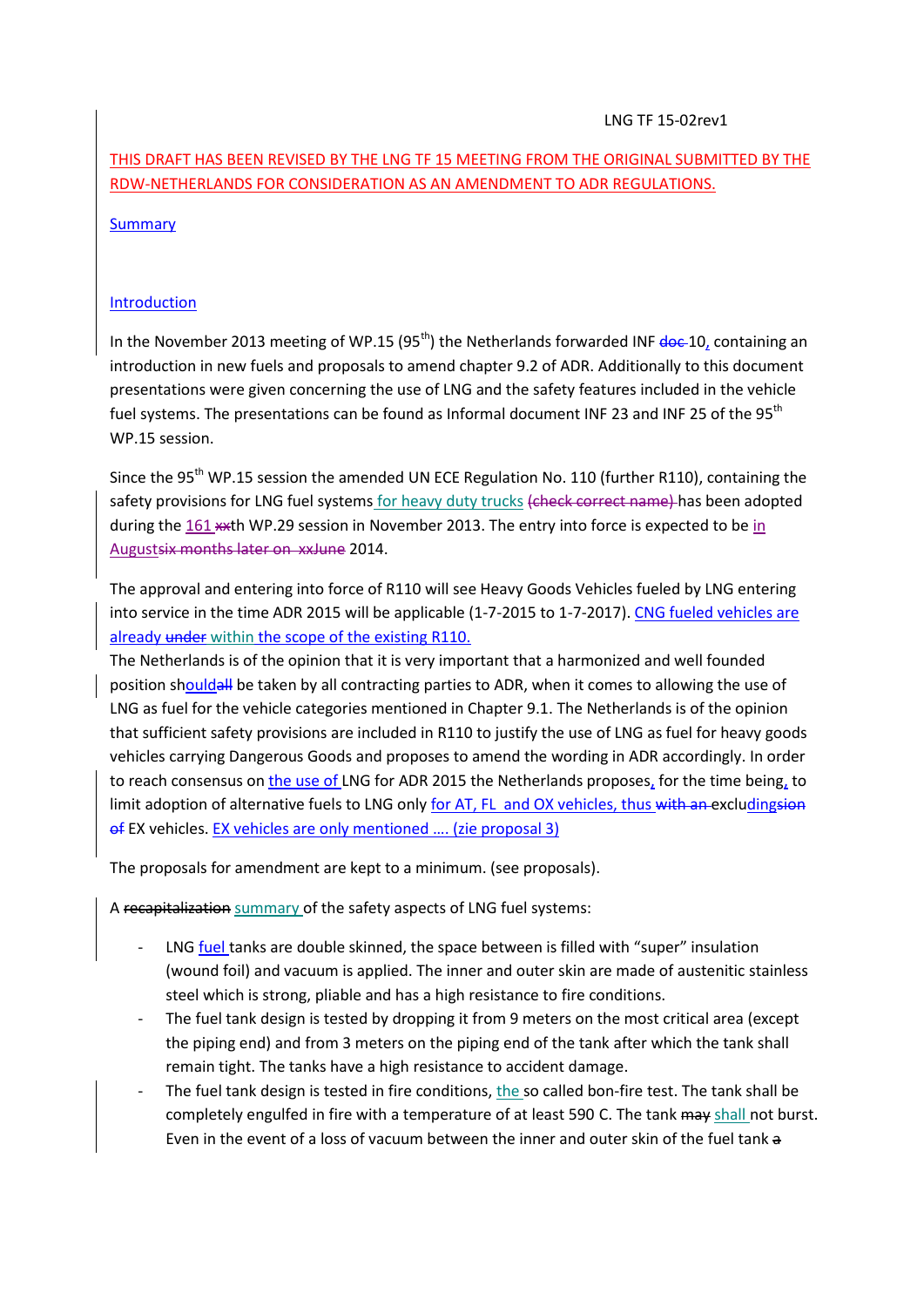level of ???% insulation remains will discharge in a controlled manner through a PRV. A high resistance to fire conditions is proven.

Two systems of pressure relief are fitted in parallel. A primary pressure relief valve to remain within normal pressure/temperature conditions (boil-off) and an secondary pressure valve in case of accidental situations.

The normal boil off is a limited volume vented high up behind the vehicle cab at a relative low pressure. Even in the case of a loss of vacuum this pressure relief is expected to cope. The risk (probability and effect) of this release of gas is very low. Future development may see this outflow contained or used otherwise to limit pollution.

The discharge from the secondary (emergency) pressure release is also of a relatively low pressure. This means that the discharged gas will remain at short distance to the valve, dispersing in the air quickly. Even in a discharge in fire conditions the energy released will be insufficient for instance to ignite a tire.

When the engine stops, deliberately or in accidental situations an automatic closing valve on the tank will disrupt prevent the outflow of gas.

The evaporator, fuel line and engine injection system have safety barriers to prevent unintended outflow of gas.

- The design of positive ignition systems used for LNG and CNG vehicles is of a different design than in the nineteen-nineties. Coils generating the high voltage will be on top of the sparkplugs or in close vicinity of the spark plugs and will be electronically triggered, this wayso that risks of sparks by defective leads and electro magnetic pulses are limited in comparison to traditional systems in use when drafting chapter 9.2 of ADR.
- The physical properties of natural gas are such that. Aalthough gases are flammable at ambient pressure and temperatures n<sub>N</sub>atural gas has a high auto ignition temperature. The risk for ignition by a hot vehicle part is low. An overview of the physical properties of current fuels is given in the table below. Because of the specific weight natural gas will be dispersed in the air and the mixture will become below the lower explosion limit  $\sqrt{q}$  ast  $\sqrt{q}$  pp1]. Kees, dit geldt bij kamertemperatuur, aardgas is pas bij -120 C lichter dan lucht. Dit betekent dat het LNG dat verdampt,afhankelijke van de weersomstandigheden, zich minuten lang langs de grond kan verspreiden, voordat het opstijgt.
- ??? Tablel: physical properties (indicative) fuels

| Fuel          | Spec Weight    | Spec weight           | Flash Point | LEL/UEL         | Auto ignition |
|---------------|----------------|-----------------------|-------------|-----------------|---------------|
|               | Liquid $(g/L)$ | Gas $(g/L)$           |             |                 | Temperature   |
| Petrol        | 700 @ 20 C     |                       | $-43C$      | $1.2\% -7.1\%$  | 280 C         |
| <b>Diesel</b> | 800 @ 20 C     |                       | 55 C        | $0.6\% - 7.5\%$ | 210 C         |
| <b>LPG</b>    |                | 20.0-20.67 @          | $-60C$      | 1.8%-8.5%       | 287 C         |
|               |                | OC - bar              |             |                 |               |
| Ethanol       | 790 @20C       |                       | 17 C        | 3.3%-19%        | 363 C         |
| Natural gas   | 422 @ -162C    | $7.2 \omega 0C$ -     | $-188C$     | 5%-15%          | 537 C         |
| (methane)     |                | 1bar <sub>[DP2]</sub> |             |                 |               |
| Air           |                | 12.9 @ 0C-1bar        |             |                 |               |

## Comparison with dDiesel fuel

Tanks for dDiesel fFuel are thin walled and commonly squared off. The design requirements are limited, only for fuel tanks made of plastic materials a bon-fire test is prescribed.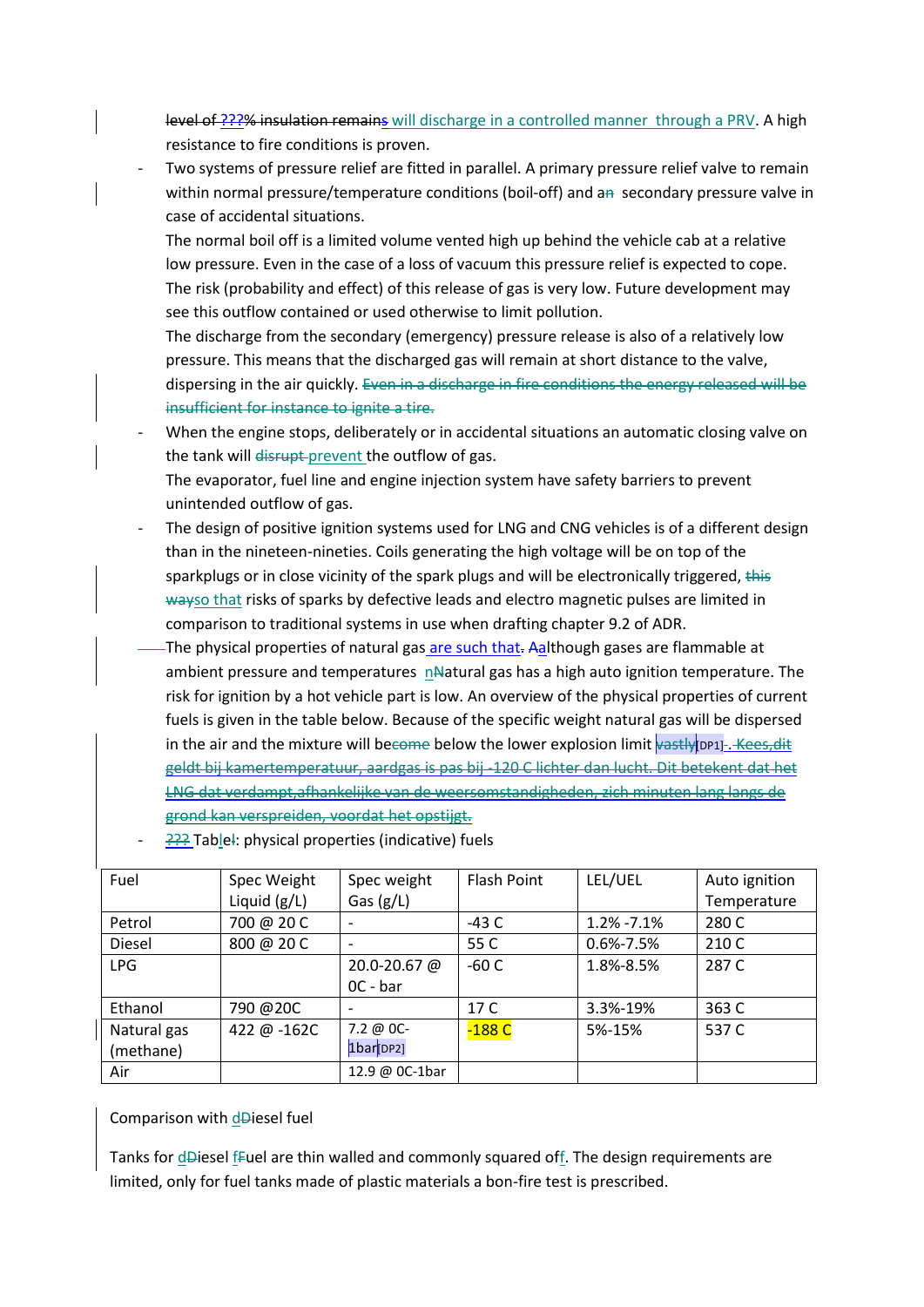Diesel Fuel tanks offer limited protection against mechanical impact. When they rupture several hundreds of liters of dDiesel fFuel may run out, forming a pool around the vehicle. Although the flashpoint is above 55 C, the auto ignition point of  $d\theta$ iesel fuel is low at 210 C. Touching hot vehicle parts may lead to ignition. When the diesel fuel ignites there will be sufficient fuel around to fuel exothermic reactions which set the vehicle (and its tires) into a blaze.

LNG tanks will stand up to mechanical impact and no release of fuel is expected from impact. The fuel valve is closed automatically if the engine stops. No significant volume of fuel is available to sustain a fire. Even in a fire condition the release of gas is limited, making that it is unlikely to, will for instance, not be sufficient to ignite a truck tire.

## **Proposals**

To make the use of CNG or LNG possible the following amendments are proposed.

**Proposal 1**. Amend Subsection 9.2.4.3 (a) (new text in italic, replaced text stricken through) to read:

(a ) In the event of any leakage *in the normal operating conditions of the vehicle*, the fuel shall *not come* drain to the ground without coming into contact with hot parts *fabove the auto ignition temperature of the fuell* of the vehicle or *with*[DP3] the load.

*Justification proposal 1:*

Subsection 9.2.4.3 (a) requires that leaking fuel "shall drain to the ground". This is not possible for fuels in gaseous form that are lighter than air. In this interpretation this requirement prevents the use of gaseous fuels.

It cannot be prevented that leaking fuel will contact hot vehicle parts or the load in any position, (e.g when on its side or completely overturned, nose-up/nose-down). For this the wording "normal operating conditions" in plural are included. It means the vehicle shall be on its wheels, either with the engine running or not, level or sideways banked/uphill/downhill etc.

However However, the basic performance requirement that leaking fuel shall not come into contact with hot parts of the engine, exhaust or load could be a problem applicable to all fuels  $\left(-\text{the vehicle could be on its side or overturred, nose-up}/\text{nose-}$ down). Additional the auto ignition point of the particular fuel may be taken into sideration. (Kees, is dit laatste niet extra verwarrend?) OK deleted!

**Proposal 2.** Amend Subsection 9.2.4.3 by adding a new paragraph (c) to read:

(c ) Fuel containers (CNG) or fuel tanks (LNG) shall comply with the provisions of ECE Regulation No. 110. Additionally t<sub>The</sub> discharge of the (emergency) pressure relief device device- or valve shall be so directed to avoid any danger to the load through heating or ignition.

#### *Justification proposal 2:*

New subsection 9.2.4.3 (c ) gives the basis requirement for CNG fuel containers or CNG fuel containers or LNG tanks to comply with. The wording fuel container and fuel tank are the terminology used in the relevant regulations. For new vehicles the reference to the Regulations may be superfluous but it may be useful for retrofitteding existing vehicles.

The second sentence contains a basic provision, not part of Regulation No. 110, that the discharge of gas by the safety valve should not endanger the load by heating or ignition. LNG systems have two pressure relief valves, one for the boil down off and another for emergencies. A possible option would be to reroute the discharge piping of the primary pressure relieve valve to meet the special requirements of the ADR. bring a discharge pipe of the pressure relief valve to the top of the drivers cabin away from the tank or other superstructure, other satisfactory solutions should be possible. En CNG?